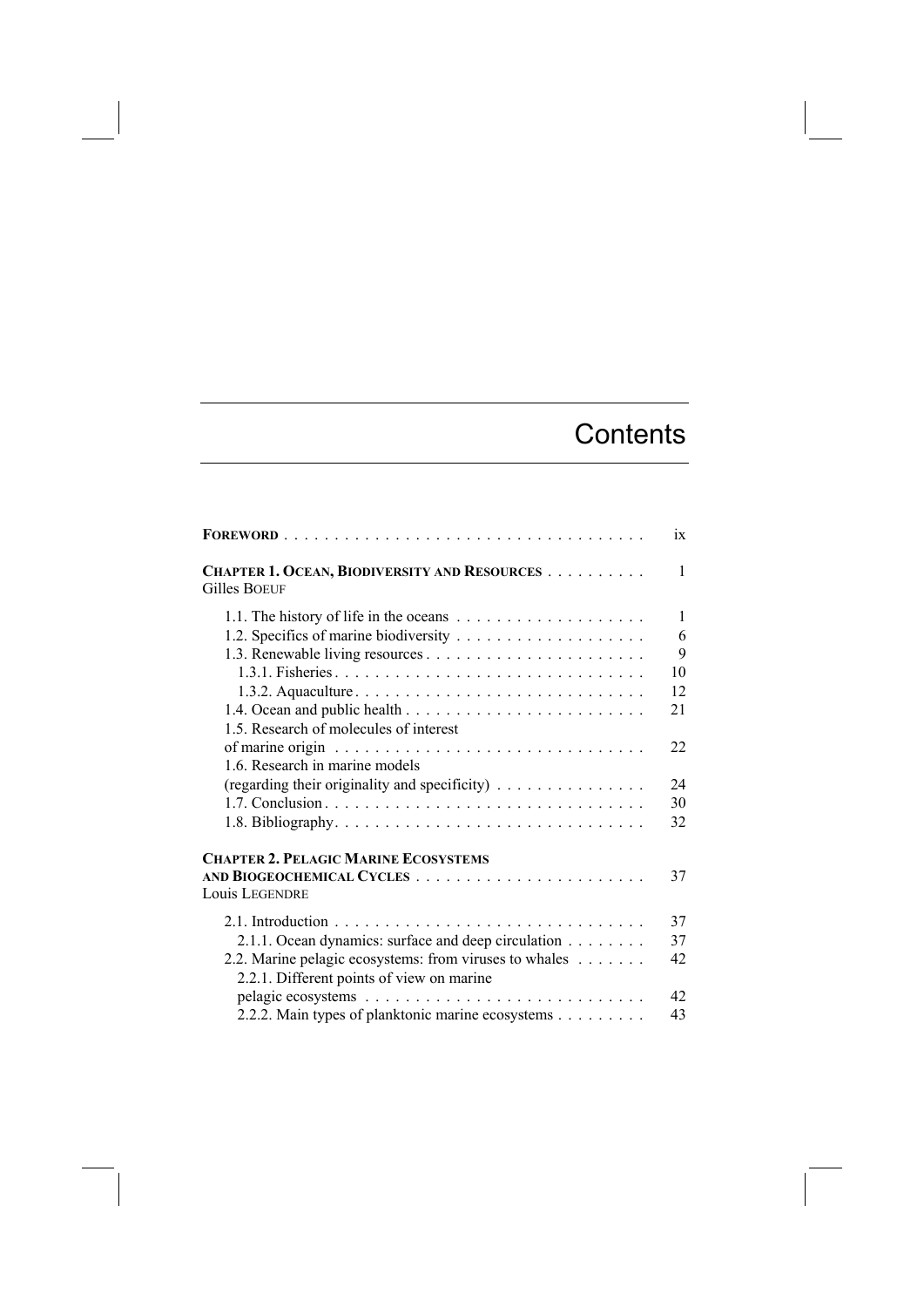| 2.3. Pelagic ecosystems and biogeochemical cycles:                            |     |
|-------------------------------------------------------------------------------|-----|
|                                                                               | 46  |
|                                                                               | 47  |
|                                                                               | 49  |
|                                                                               | 53  |
|                                                                               | 56  |
|                                                                               | 60  |
| 2.4. The ocean in the rescue of the planet:                                   |     |
|                                                                               | 66  |
| 2.4.1. Carbon pumps and carbon                                                |     |
|                                                                               | 66  |
|                                                                               | 67  |
| 2.5. Biogeochemical equilibria, ecosystems                                    |     |
|                                                                               | 72  |
|                                                                               | 74  |
|                                                                               | 77  |
| Marie-Joëlle ROCHET and Verena TRENKEL                                        |     |
|                                                                               | 77  |
|                                                                               | 79  |
| 3.2.1. Context: managing human activities                                     |     |
|                                                                               | 79  |
| 3.2.2. Why do we need indicators? $\dots \dots \dots \dots \dots \dots \dots$ | 81  |
| 3.2.3. Formalizing an indicator framework                                     | 82  |
|                                                                               | 85  |
| 3.3.1. Matching indicators with objectives                                    | 85  |
|                                                                               | 85  |
|                                                                               | 87  |
|                                                                               | 88  |
|                                                                               | 88  |
| 3.4. From indicators to ecosystem assessment                                  | 90  |
| 3.4.1. Reference points, states and                                           |     |
|                                                                               | 91  |
| 3.4.2. Using knowledge and data to define                                     |     |
|                                                                               | 92  |
| 3.4.3. Reference points and indicator suites.                                 | 94  |
| 3.4.4. Reference domains and reference                                        |     |
|                                                                               | 94  |
|                                                                               | 95  |
|                                                                               | 100 |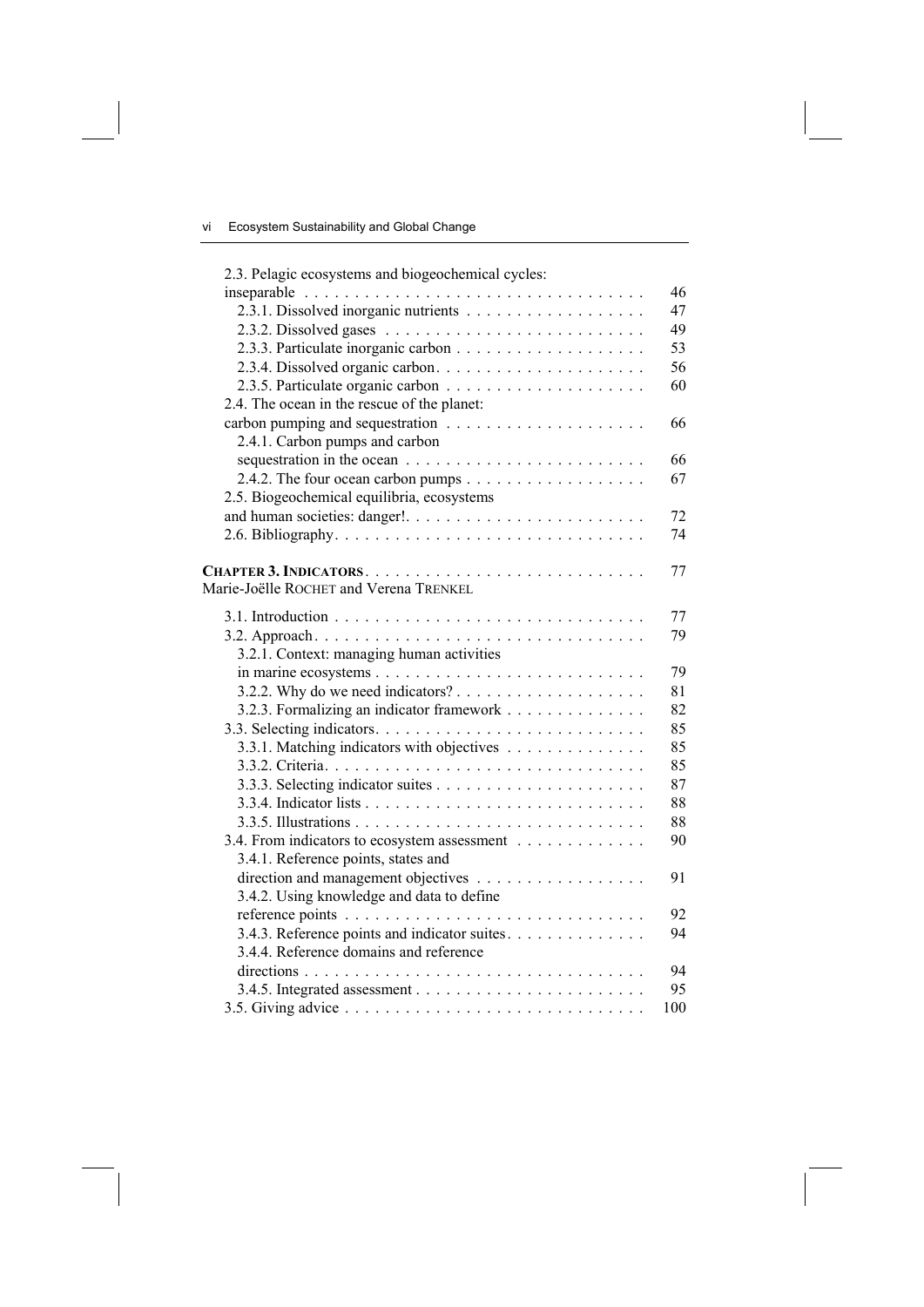|                                                   | 101 |
|---------------------------------------------------|-----|
| 3.6.1. Monitoring program                         | 102 |
| 3.6.2. Calculation of indicators and their trends | 105 |
|                                                   | 106 |
|                                                   | 107 |
|                                                   | 107 |
| <b>CHAPTER 4. THE IMPACT OF GLOBAL CHANGE ON</b>  |     |
| THE DYNAMICS OF MARINE LIVING RESOURCES           | 113 |
| Philippe GROS and Patrick PROUZET                 |     |
| 4.1. Fisheries, aquaculture and food supply       | 113 |
|                                                   | 113 |
| 4.1.2. Overview of the world aquatic              |     |
|                                                   | 114 |
| 4.1.3. A combination of diverse                   |     |
|                                                   | 120 |
| 4.1.4. Climate change impacts on                  |     |
|                                                   | 132 |
| 4.2. From exploited populations ecology           |     |
|                                                   | 140 |
| 4.2.1. From observations to modeling              |     |
|                                                   | 140 |
| 4.2.2. From the model to ecological concepts.     | 146 |
| 4.2.3. Three examples of "demographic             |     |
|                                                   | 148 |
| 4.2.4. Basic concepts for fishery                 |     |
|                                                   | 155 |
| 4.3. From concepts to reality: management         |     |
| and governance                                    | 162 |
| 4.3.1. Representation of stock-fleet              |     |
|                                                   | 162 |
| 4.3.2. The dual overcapacity-overexploitation     |     |
| crisis: fisheries faced with the "tragedy of      |     |
|                                                   | 164 |
| 4.3.3. The convergence of sector-specific         |     |
|                                                   | 169 |
| 4.3.4. The progressive emergence of the           |     |
|                                                   | 172 |
| 4.4. From EAF to the systemic approach:           |     |
| working toward a better regulation for the        |     |
|                                                   | 174 |